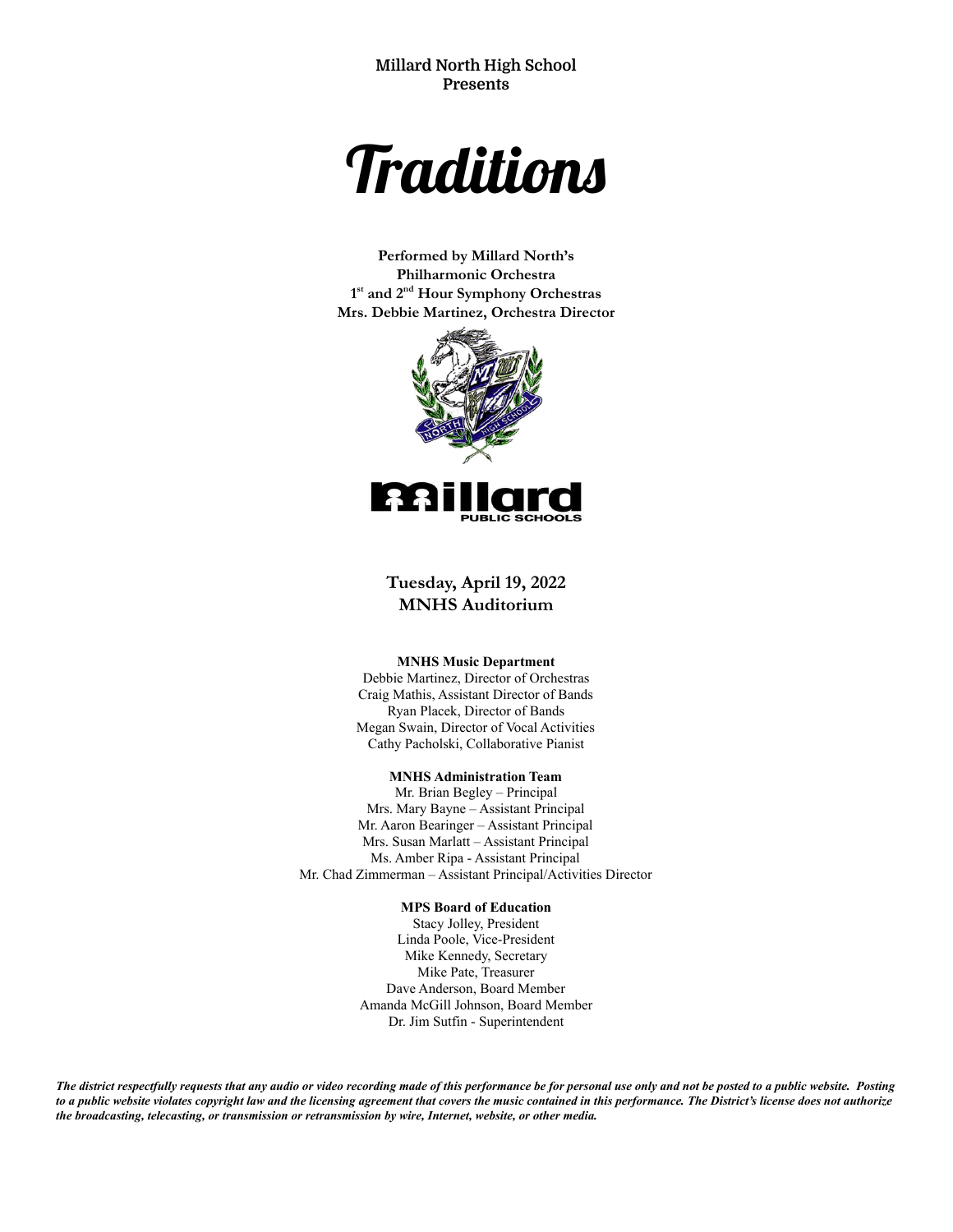| 2 <sup>nd</sup> Hour Symphony Orchestra                                                                                                                                                     |                                                  |  |
|---------------------------------------------------------------------------------------------------------------------------------------------------------------------------------------------|--------------------------------------------------|--|
| Selections from Fiddler on the Roof<br>Tradition, Anatevka, If I Were a Rich Man                                                                                                            | Jerry Bock, Sheldon Harnick, arr. Herbert Baumel |  |
| The Avengers                                                                                                                                                                                | Alan Silvestri, arr. Larry Moore                 |  |
| And I Love Her                                                                                                                                                                              | John Lennon, Paul McCartney, arr. Mike Carubia   |  |
| Overture 1812                                                                                                                                                                               | P. I. Tchaikovsky, arr. J. F. Lehmeier           |  |
| <u>Presentation of Seniors and their Parents</u><br>1st Hour Symphony Orchestra<br>St. Paul's Suite                                                                                         |                                                  |  |
| Ι.<br>Jig<br>III.<br>Intermezzo<br>Violin I Soloists: Sachi Lele, Niharika Devarju, Callie Stalnaker<br>Violin II Solo: John Dondlinger Viola Solo: Emeline Burton, Cello Solo: Melody Hong | Gustav Holst                                     |  |
| Suite No. 1<br>II. Yarinya (Maiden)                                                                                                                                                         | Fred Onovwerosuoke                               |  |
| The "Little" Rhapsody in Blue<br>Featuring Luke Eckles, piano and Eshaan Giri, conductor                                                                                                    | George Gershwin, arr. F. Campbell-Watson         |  |
| Selections from How to Train Your Dragon                                                                                                                                                    | John Powell, arr. Sean O'Loughlin                |  |

#### Alternative Styles Ensemble

Downtown Funk Michael Hopkins Jessica Lu, Brendon Mason, Miles Pantos, violins; Ananya Dishong, Abby Flaugh, violas Alyssa Lutzow, cello; Madalyn Bair, bass

#### Philharmonic Orchestra

Maelstrom

Reels and Reverie Alan Lee Silva Lucy Cho, piano

Abhishek Bolla, percussion

Serenade for Strings Antonin Dvorak

II. Tempo di Valse

Sachi Lele, Calista Nelson, Callie Stalnaker, Noelle Whitbeck, Izzy Zhang, Sunny Zhao - violins Emeline Burton, Katie Clayton, Libby Meade, Korbin Welker - violas Eshaan Giri, Melody Hong, Jocelyn Oh, Jeff Luzum - cellos; Damian Nordahl - bass

Akerwis Shirl Jae Atwell

Maharaja Doug Spata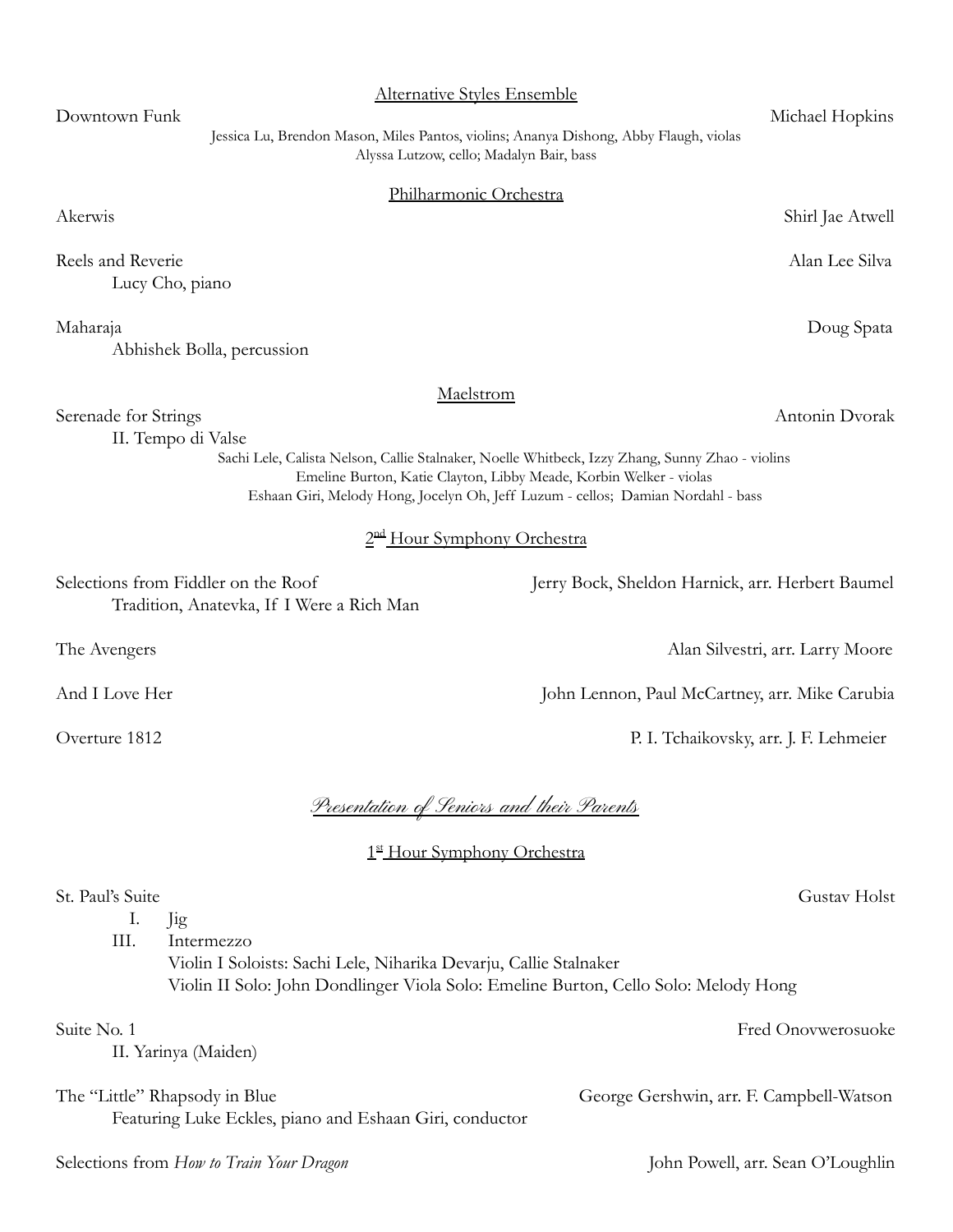# **Philharmonic Orchestra**

# **Violin A**

Gillian Asche Chase Bevins Zachery Blackburn Binodini Ganeshkumar Sanvi Gudaru Ella Jonas Alex Klemm Brendon Mason Rahul Mohan Calista Nelson Lyndon Pantos Lauren Ross Kaitlyn Schmit Anuj Singh Zoey Wilson Isabella Zhang

#### **Violin B**

Brayden Corrigan Swara Dasari Olivia Dashiell Navtesh Gatti Jocelyn Huang George Ji Abhi Kandi Landon Le Jessica Lu Rachel Ma Pujitha Mudhelli Miles Pantos Sriram Srinivas Keerthana Vinod Aarushi Volvoicar

## **Viola**

Violet Bredenkamp Elise Cherek Olive Douglas Adelle Fry Liam Hansen Kyle Huser Emercyn Koski Mrittika Mukherjee Tabitha Peterson Hailey Slauter

#### **Cello**

Sanjith Ananda Krishnan Myles Bunjer Sophia Burnett Lucas Feng Kathleen Fleming Ethan George Luke Glasgow Sharish Shapkota

#### **Bass**

Jacob Beecham Abhishek Bolla Lucy Cho Grant Herrington

Welcome!

We're glad you're here. We have worked hard in preparation for this performance. Out of respect for our musicians, please observe the following guidelines:

- Ringers set to silent or off
- No talking while playing
- Refrain from flash photography during performance
- If you need to leave and come back during the concert, do so in between selections.

Thank you and enjoy the show!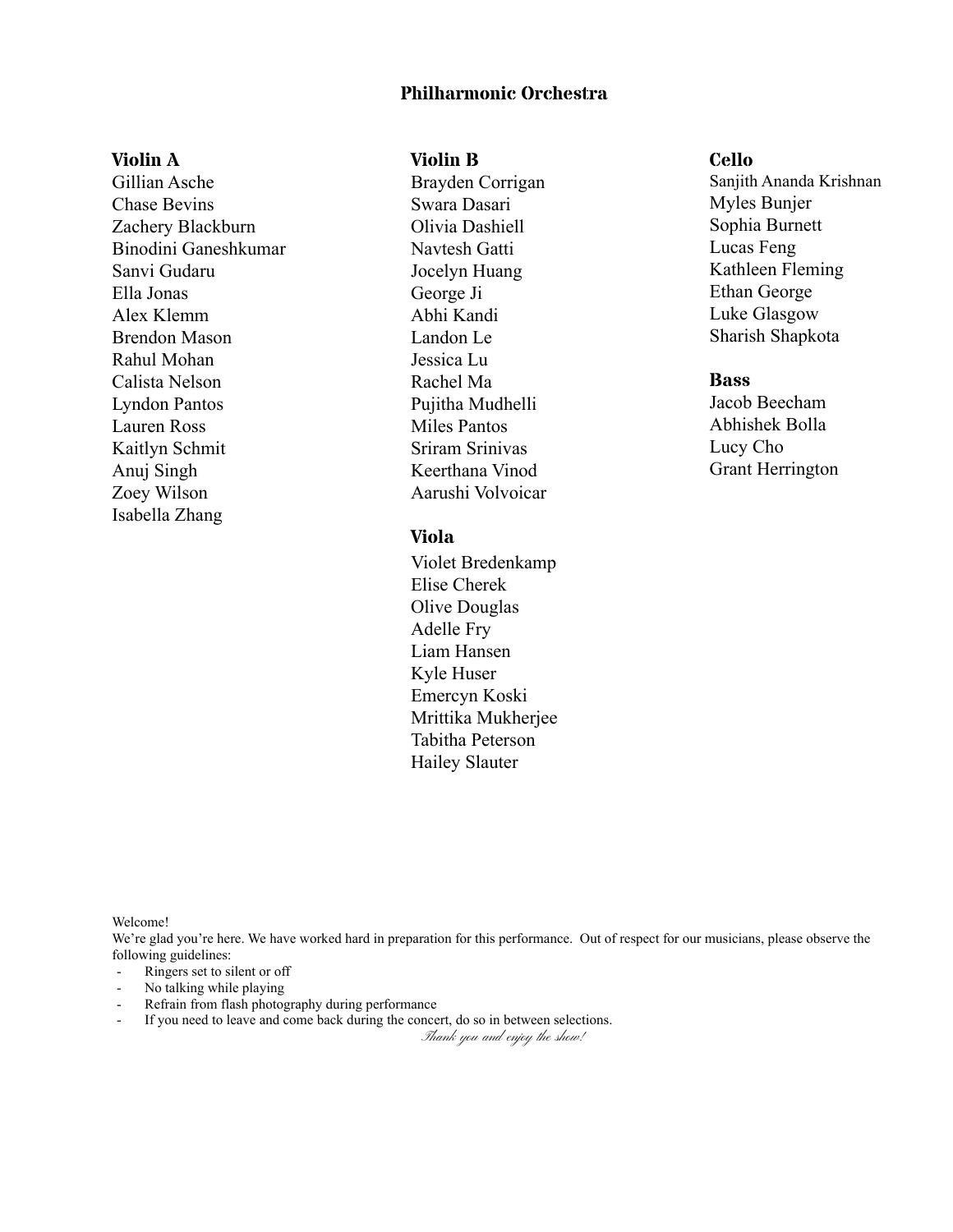# **2 nd Hour Symphony Orchestra**

#### **Violin A**

Abby Adams-Spitzer Cesar Alcantara-Bazan Elizabeth Burton Aidan Coniglio Nyayoung Gatluak Whitney Jung Lucas Lee Maya Morelli Keerthna Nair Devin Neville Ashmitha Ramalingam Hannah Roth Shriya Samanta Jolie Smith Breanna Stuck Austin Tsai Nayan Vel Jannette Vilela-Vega Rohan Yalamanchili

#### **Flute**

Nayan Vel Elle Fleming Althea Burnett Vanshikha Sabbi

## **Oboe** Laura McCoy

#### **Clarinet**

Jessica Blackburn Nina Martinez Megan Ruwe Lauren Feltner Caroline Granger

**Bass Clarinet** Joe Jacobsen

## **Violin B**

Aman Andukuri Teagan Berlin Maya Brilz Jessica Cunliffe Sai Gade Amina Hussain Izzy Kerns Mackenzie Krenk Mona Lao Rachel Louthan Sophia Luebke Ashley Martinez Pizano Tanisha Phulari Sarah Rasheed Emerson Shaw Emmalee Smith Juhith Swarna Alaina Wieck Marjudi Willbrand

#### **Viola**

Ethan Aughe Ananya Dishong Lilly Doeppers Abby Flaugh Payton Frazier Brendan Hepfner Ellie Hrynkow Ishani Karki William Keller Shreeya Shapkota Joey Short Praneetha Thutika Lauren Vierregger

## **Trumpet**

Maddux Eckles Miles Divis Sebastian Antes

#### **Cello**

Sebastian Antes Evan Burns Andrew Flaugh James Flaugh Donovan Lane Rachel Lee Matthew Lowry Brendan McCauley Maycee Parsons Ainsley Scritchfield Anthony Shakulin Nolan Smith Teagan Sullivan Zephrm Waters

#### **Bass**

Katy Braak Ethan Mann Damian Nordahl Christian Vihstadt

#### **Trombone**

Mansi Singh Sebastian Vander Zwaag

## **Tuba** Lilian Tuter

**Percussion** Adam Meismer Nikita Ramaswamy Jack Reason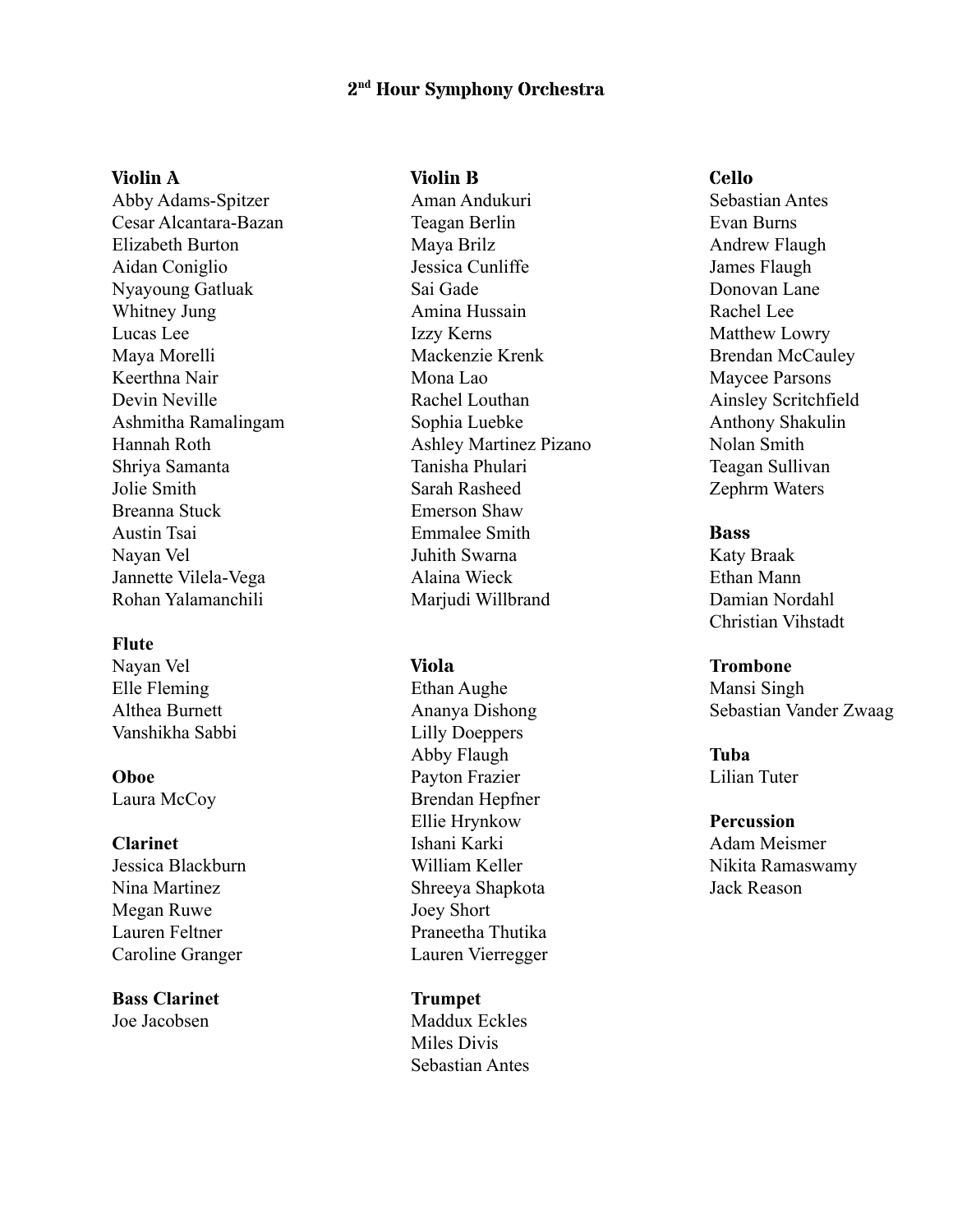# **1 s <sup>t</sup> Hour Symphony Orchestra**

#### **Vi o l i n I**

Charles Baguyos Anvitha Boosani Niharika Devaraju Sarang Kim Sachi Lele Shiv Lele Alice Liang Manognya Muktineni Grace Peng Kristine Roberts Callie Stalnaker Noelle Whitbeck Rongjin Zhao Jalan Zhu

# **Flute**

Noah Edwards Samarth Sanketh Ella Hansen Ava Schneider

# **Clarinet**

Alida Grobbelaar Olivia Melton Zak Cortez

### **Horn**

Jacob Lawrence Marcelo Amado Karyssa Johnson Manognya Muktineni

#### **Vi o l i n I I**

Ella Baustert Charitha Bodepudi John Dondlinger Thomas Funk Jerry Kappuzha Arpun Kunnath Nina Martinez Advika Namasivayam Jasmine Russell Emma Schmidt Lacie Smith Jerry Sun Kheely Warren

#### **Vi o l a**

Yazeed Abayazid Emeline Burton Katie Clayton Roe Hanneman Laura McCoy Libby Meade Tanya Ramaswamy Karla Ramirez Korbin Welker Roan Young

# **Percussion**

Luke Eckles Vanessa Eno Ben Fritz Ness Kobjerowski Stephen Tran Sam Wong

**C e l l o** Juno Baguyos Audrey Cherek Aaron Collins Eshaan Giri Austin Glasgow Sam Hartman Melody Hong Alyssa Lutzow Jeff Luzum Emerson McCall Jocelyn Oh Ethan Park

#### **Bass**

Madalyn Bair Eunice Cho Conor Michaud

#### **Trumpet**

Rebecca Jacobsen Jessica Morrow Daniel Steinhauser

## **Trombone**

Collin Hill Alec Dyer Thomas Roth

## **Tuba**

Jack Macfadyen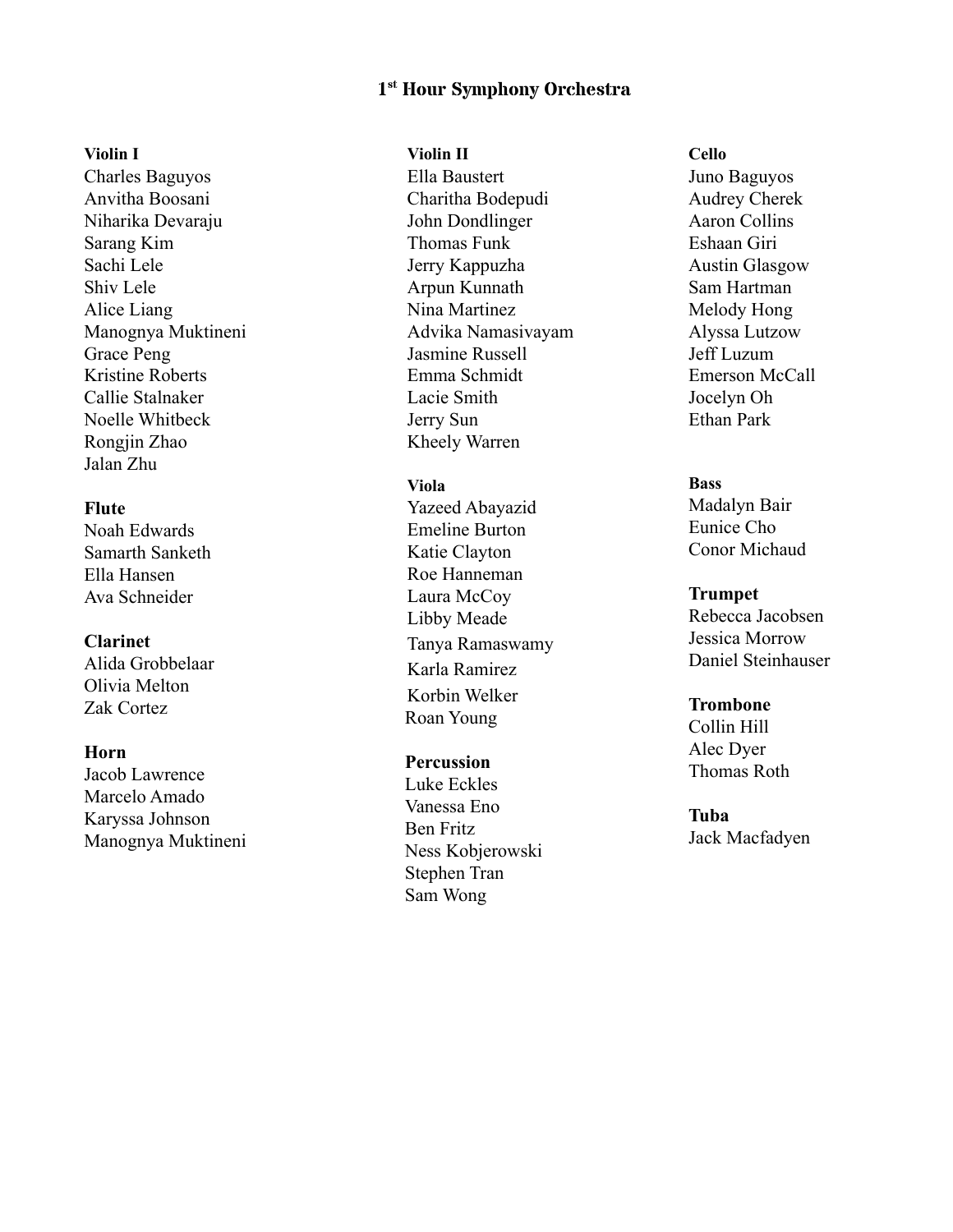# **A TRIBUTE TO OUR SENIORS**

It has been an honor and a privilege to work with the class of 2022! They have been one of the hardest working classes, displaying the most growth over the course of their time here. Best of luck to each one – you have made a positive impact and we will miss you!

*\*Note – if seniors chose to submit bios, they appear below. Students are listed in alphabetical order by name – instrument – and number of years they have participated in MNHS Orchestra.*

- **Abby Adams-Spitzer Violin four years:** Abby is planning on studying pre-health sciences at the University of Washington in Seattle next fall. She wants to thank her family and friends for supporting them in their endeavors!
- **Cesar Alcantara-Bazan Violin one year:** Cesar has done cross country, wrestling, and track, and helped with DECA. He plans to go to Creighton and go into pre-law. Cesar wants to give a shout-out to all the staff members and all the friends he's made while at Millard North for making it an amazing three years.
- **Marcelo Amado Horn two years:** Besides orchestra, I have done marching band all four years of high school and have participated in pit orchestra in the theater production. As for my plans after high school, I am planning on going on a two year mission for my church (LDS) and then study chemical engineering. I would like to thank my parents and directors for supporting me in all my endeavors.
- **Ethan Aughe Viola four years:** Ethan also participated in cross country. He has always been a fan of success; that success was found in music**.**
- **Madalyn Bair Bass and Bassoon four years:** Throughout high school, I participated in marching, concert, and jazz band, show band, alternative styles, and pit orchestra. I plan to major in music performance playing the bassoon at UNL. I'd like to thank Mrs. Martinez for providing so many opportunities to make music at our school and creating such an inviting community that promotes personal musical growth.
- **Ella Baustert Violin four years:** While at Millard North High, Ella has participated in the Girl Up Club, Spanish Honors Society, and, of course, Symphony Orchestra. She would like to thank her parents, friends, and Mrs. Martinez for being endlessly supportive throughout her time here. She hopes everyone enjoys the performance!
- **Anvitha Boosani Violin four years:** Along with orchestra, Anvitha has been involved in many STEM-related programs at Millard North. She plans on pursuing a Bachelor of Science as part of the honors college at the University of Missouri-Columbia.
- **Emeline Burton Viola four years:** Emeline has studied viola for 5 years, and enjoys playing piano and guitar when she's not practicing viola. She has been a part of the All State Orchestra for 4 consecutive years and plans to pursue a Music Performance degree from Utah State University, where her grandfather taught music for 30 years. Between playing in two orchestras, chamber music, a violin group through OCM, teaching private lessons, and working with the String Sprouts program, it can be difficult to find spare time for other her hobbies. But when not involved with one of her many musical pursuits, she can be found painting, reading, watching rugby, and playing basketball or ultimate frisbee with her friends.
- **Audrey Cherek Cello four years:** Audrey plans to study Architecture and continue playing the cello at the University of Nebraska at Lincoln this fall. Audrey is very grateful for all the opportunities that the MNHS Music Department and Mrs. Martinez have provided for the students, a few of which were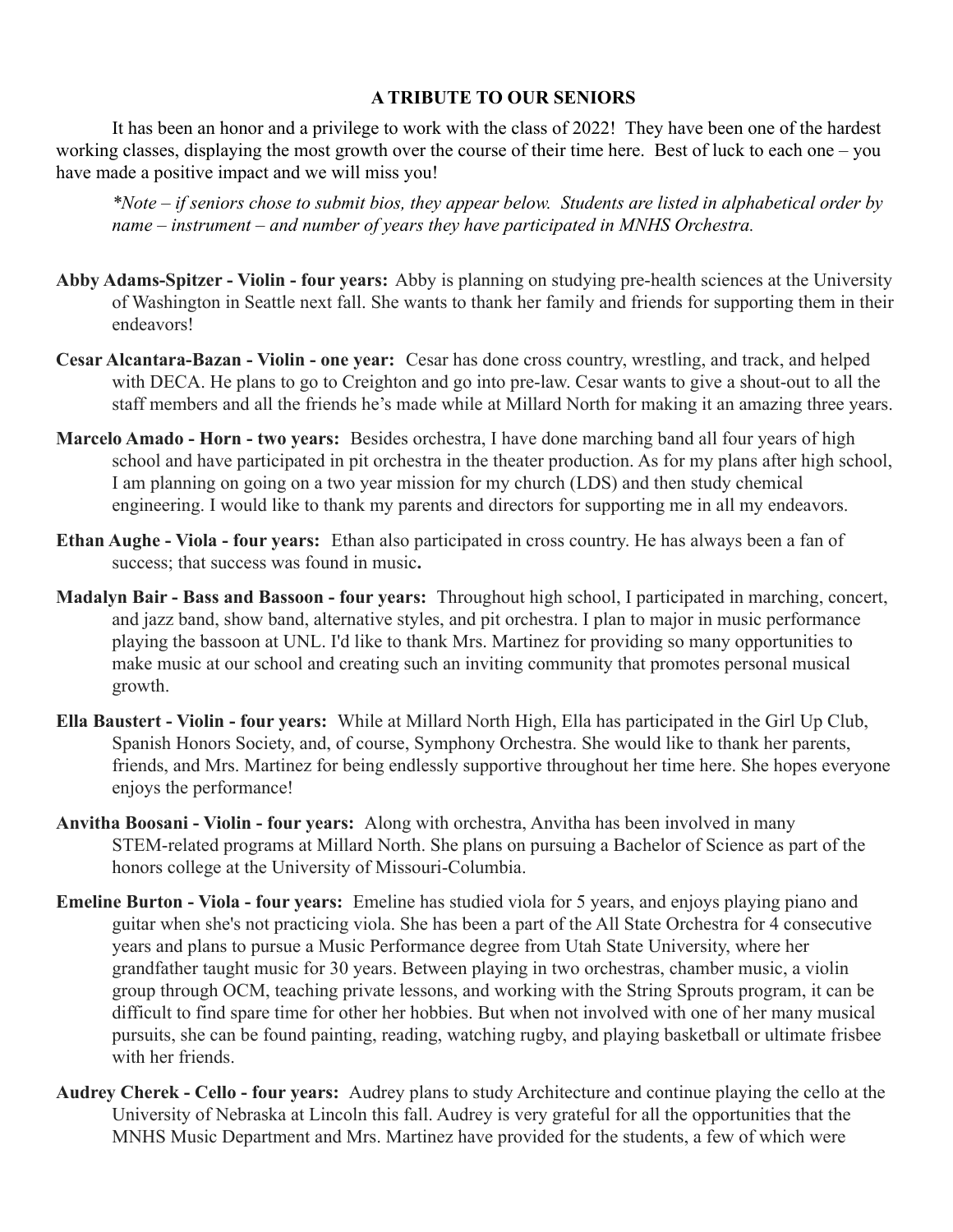participating in the UNO BOCH festival, UNL Spring Strings, various small ensembles both for and outside of school, and lots of involvement at the Omaha Conservatory of Music.

- **Katie Clayton Viola four years:** Katie has loved being a part of MN orchestra for the past four years. Aside from orchestra, she has also been involved in the school's show band, jazz band, and pit orchestra. After high school she plans to attend UNL to major in music performance and minor in music technology. She would like to thank her friends, family, and the MN music department for all of their support throughout the years!
- **Aaron Collins Cello four years:** I have been playing cello since I've ever had the chance, going on 8 years. I plan to Major in Music Performance at UNO going forward. Thank you to my family for always putting up with the loud noises in the house and supporting me all these years.
- **Aidan Coniglio Violin four years:** Aidan has really enjoyed his four years in orchestra.
- **Jessica Cunliffe Violin four years:** Jessica has been playing violin for 8 years, much to her shock and confusion. Throughout high school, she has participated in various clubs, such as Gamers Club, and the several different iterations of the Dungeons and Dragons Club. She would like to dedicate her playing in this concert tonight to her parents who have been to every concert she has ever played and she's eternally grateful, her sister Margaret who has only been to one but has always been supportive, and Mrs. Martinez who managed to reignite her love of playing violin. Jessica, ever confused, frankly doesn't know how in the world she got here, but is determined to make the most of it one last time.
- **Niharika Devaraju Violin four years:** Niharika has been involved in soccer and debate during her high school years. She is also a part of the IB diploma program and has enjoyed being in orchestra for all four years at Millard North High School. Niharika plans on pursuing materials engineering at the University of Illinois Urbana-Champagne. Niharika would like to thank her parents, her sister, and finally Mrs. Martinez for supporting her through her journey playing the violin.
- **Ananya Dishong Viola four years:** Ananya has been involved in both the orchestra and band over her past 4 years at Millard North. She plans on attending UNO next year continuing her music studies in college. She would like to thank her mother, Aunt Patty, and grandmother for supporting her love of music and attending her concerts over the years. She would also like to thank her orchestra teachers present and past for their dedication and hard work making sure she had every opportunity to learn all she could about music.
- **Lilly Doeppers Viola four years:** Out of the many activities I have done, this orchestra has been the most fulfilling and something I look forward to every day. Mrs. Martinez has made a wonderful program that I hope continues for years to come!
- **Alec Dyer Trombone two years:** I have been in theatre, marching band, choir, and show choir since I was a freshman. After high school I plan to do something exciting, and I would like to give a shoutout to all of the music directors for making high school a lot more interesting.
- **Luke Eckles Percussion three years:** Throughout my time at Millard North, I've participated in marching band, concert band, jazz band and jazz combo, pit orchestra, show band, percussion ensemble, and orchestra winds. I plan to attend UNL next year for piano performance with a minor in mathematics. Thank you to all of my music teachers, parents, and friends for making my experience in Millard North music absolutely incredible!
- **Noah Edwards Flute two years:** Noah has been with band/orchestra for 7 years, and has loved every minute of it. He plans to continue on in college pursuing a flute performance degree.
- **Abby Flaugh Viola four years**: Abby has been a member of the orchestra for the past nine years and has thoroughly enjoyed her experience in the Symphony Orchestra at Millard North. She is involved in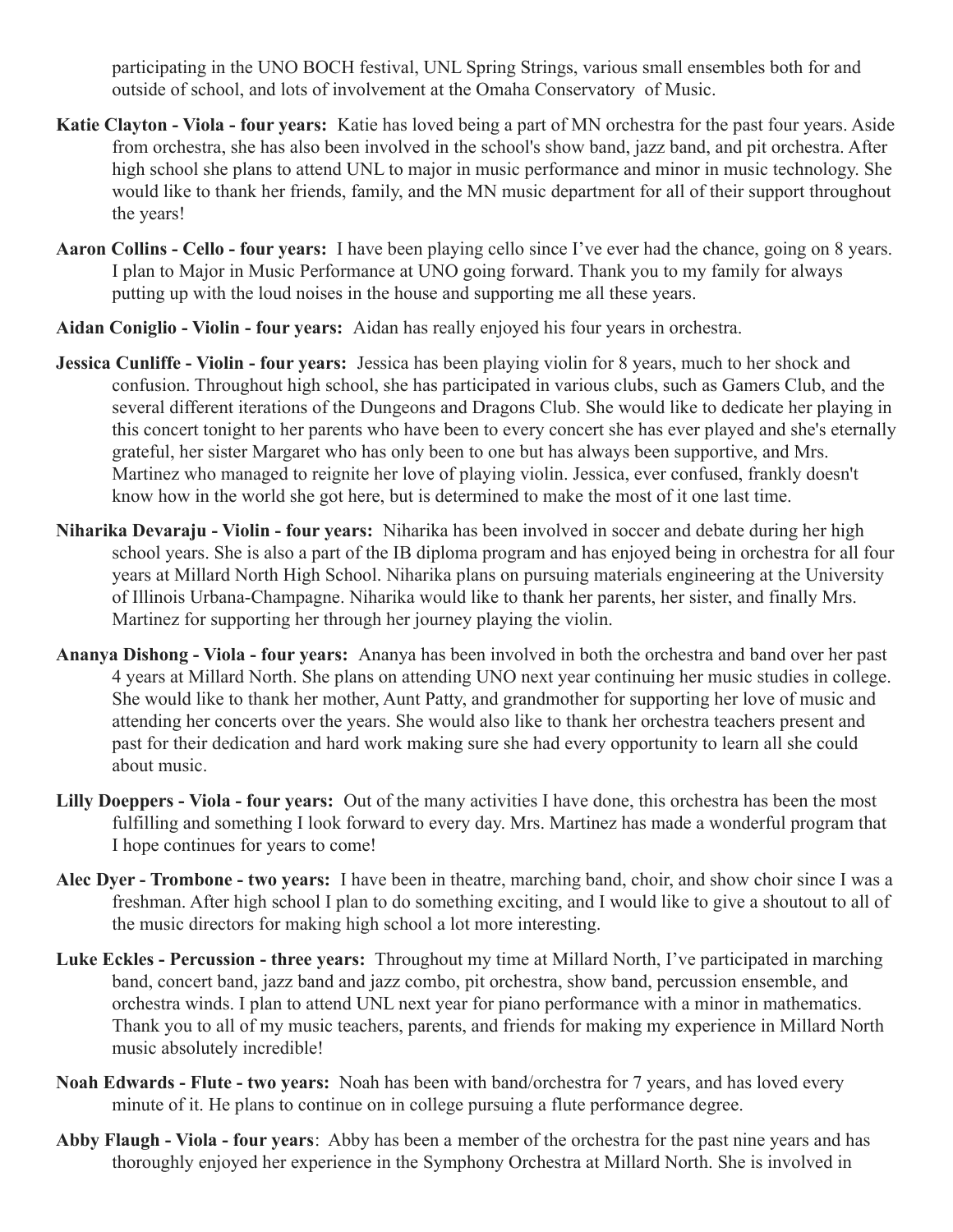NHS, Mustang Mentoring, Alternative Styles, and was a 2021 Girls State Program participant. She earned her IB Middle Years Program Certificate in 2020 and she is currently an IB Diploma Programme Candidate with high hopes to achieve a full IB Diploma this May. She is so thankful for the continual support of her parents, siblings, and friends and most of all, for the amazing leadership of Mrs. Martinez.

- **Ben Fritz Percussion (and Cello:) three years:** Ben will be attending UNL majoring in software engineering.
- **Austin Glasgow Cello four years:** I played a number of sports including tennis, basketball, and track. I participated in Boys State last summer. I'm currently involved with DECA and will be going to Atlanta for internationals. I'll be going on my mission after high school for my church. Shoutout to my mom for being the GOAT and to Mrs Martinez for being a stellar teacher.
- **Ella Hansen Flute two years**: Ella plans to attend UNL and study psychology, English, and ASL. She'd like to give thanks to band and orchestra for always being a place that she can call home!
- **Collin Hill Trombone one year:** Collin has participated in Millard North music programs for all four years of high school. After high school, he plans to study Pharmacy at a school in Omaha.
- **Melody Hong Cello four years:** In the past four years, I've grown to love the MN Orchestra like a second family. Every single player has taught me so much and I've formed a lot of close friendships from this wonderful experience. I am truly so grateful to Mrs. Martinez for changing my life for the better and always being so loving and supportive. In high school, I've been a part of SHH, NHS, Science Olympiad, the IB Program, Mustang Mentoring, a student-led quartet, and more. I plan on pursuing Neuroscience at Rice University next year!
- **Whitney Jung Violin four years:** Whitney has been in orchestra all four years of high school, and it has meant a lot to her. She is also involved in IB, Latin Club and Latin Honor Society, Math Honor Society (Mu Alpha Theta), and the theater department which she considers her second home. Outside of school, she plays guitar. After high school, she plans to study nuclear engineering and linguistics at Texas A&M. Shoutout to her parents Tammy and Henri, grandmother Faith, and her two dogs for all their support.
- **Ness Kobjerowski Percussion three years:** Ness will be studying music and math at The University of Chicago.
- **Donovan Lane Cello four years:** Donovan was in History Club, Model UN, Deutsch Klub, Art Club, and other clubs throughout high school. He proudly went to every basketball pep band this year, after not being able to finish the season 2 years ago, and not being able to do pep band at all last year.
- **Jacob Lawrence Horn three years:** Thanks Mrs. Martinez for the constant support–orchestra winds has been a really fun extension of my musical experience. I will be attending UNL in the fall studying mechanical engineering. Hi Mom!
- **Sachi Lele Violin four years:** Thank you, MN Orchestra, for enriching me with such great camaraderie. I will always cherish those lovely memories in my future endeavors at Washington University in St. Louis.
- **Alyssa Lutzow Cello four years:** After high school, I plan on attending the University of North Texas to pursue a degree in Education. Go Mean Green! Being part of the MNHS orchestra has been an unforgettable experience and one that I'll dearly miss. Thank you Mrs. Martinez for all the passion and hard work you bring to our music program. I'll miss you! I also want to thank my family for supporting me throughout my musical journey.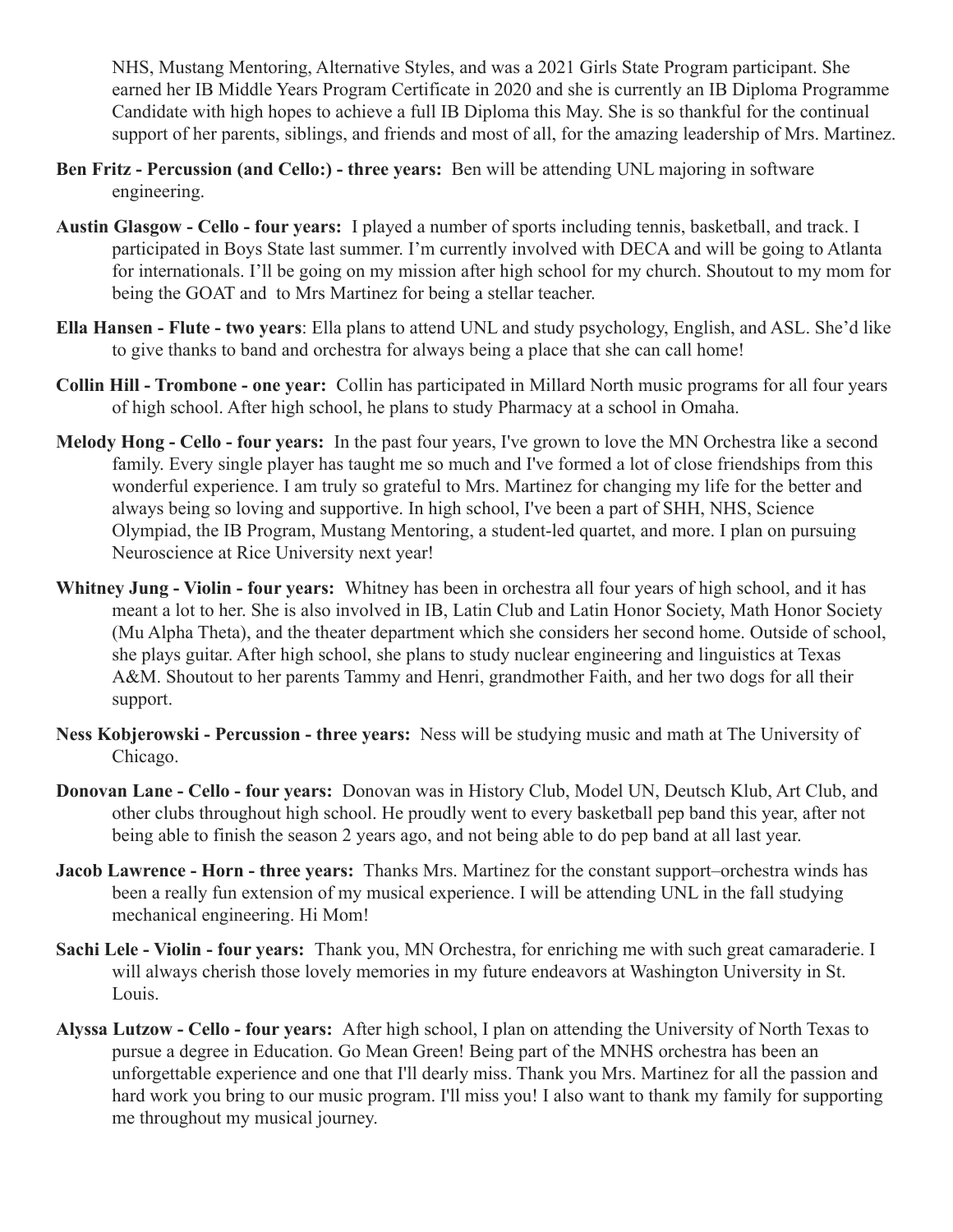- **Jeff Luzum Cello four years:** I've been involved in Millard music programs since 4th grade, when I started playing cello, and it's been a consistent source of joy from the very beginning. Music has been a huge part of my life: from learning piano and guitar by myself in 1st grade to playing in the All-State Orchestra as a senior. I'm planning to attend UNO next fall majoring in secondary education to become a high school English teacher. Who knows? Maybe I'll find myself employed at Millard North in a few years as a teacher!
- **Jack Macfadyen Tuba two years:** Jack has been involved in band, forensics, and journalism. Live, laugh, love.
- **Brendan McCauley Cello four years:** I am so grateful to have been able to participate in orchestra for the last four years. I also participated in Marching Band as a saxophonist for 4 years, as well as Writers Club for two. I plan to become a construction manager after high school.
- **Manognya Muktineni Violin and Horn four years:** Hello! I'm Manognya Muktineni, and I hope you enjoy the concert tonight! I play violin in the orchestra and the French horn for orchestra winds. I'm also involved in colorguard and winterguard, pit orchestra, and TASSEL. Outside of school, I play the piano, and I plan to major in piano performance at Berklee College of Music. I would like to thank my parents for bearing with the squeaks, screeches, and wrong chords all these years, and I would like to say, "Thank you for the music," to Mrs. Martinez. Thank you for coming to the concert!
- **Karla Ramirez Viola two years:** For all four years of high school I have been involved in orchestra and in softball–these two activities have captured my heart and made me who I am today. Mrs. Martinez and the rest of the orchestra have welcomed me and made me feel part of this orchestra when I transferred last year. I plan to major in pre-med and minor in music in college! Millard North Orchestra will be something I will never forget. <3
- **Kristine Roberts Violin four years:** After a late start to violin in 5th grade, I quickly fell in love with the instrument and the amazing people involved in the program. During high school I also became a part of the Science Olympiad team (2nd in state) and pottery. Many thanks to Ms. Hinz, Ms. Martinez, Jessica Davis, and my parents.
- **Jasmine Russell Violin four years:** Jasmine has been incredibly blessed to have been involved with school volleyball and orchestra throughout the past 4 years. Being in orchestra has given her a deeper appreciation for all the hard work music teachers put in to bring friends and family together. Jasmine plans to attend Metro Community College and work her way up to a Trilingual NICU Nurse.
- **Megan Ruwe Clarinet one year**: Throughout high school, I have participated in marching band and various clubs and activities. After high school, I plan to attend Truman State University and study linguistics. I would love to thank my parents and music teachers for all you have done to increase my love for music.
- **Shreeya Shapkota Viola four years:** During her time at Millard North, Shreeya was involved in many activities such as Forensics and Yearbook, and held leadership positions in Interact Club, NHS, and French Honors Society. She was also a part of the IB Diploma Programme. After high school, Shreeya plans to attend the University of Nebraska - Omaha, where she will be pursuing the Walter Scott Jr. Scholarship Program with a major in Neuroscience and a minor in French and potentially Anthropology. Shreeya would like to thank her friends, teachers, and coaches at MN for making the last 4 years an amazing experience.
- **Lacie Smith Violin four years:** Besides orchestra, Lacie has also participated in choir and show choir. Lacie plans on continuing her education at Brigham Young University to study Music Education after going on a mission for the LDS church.